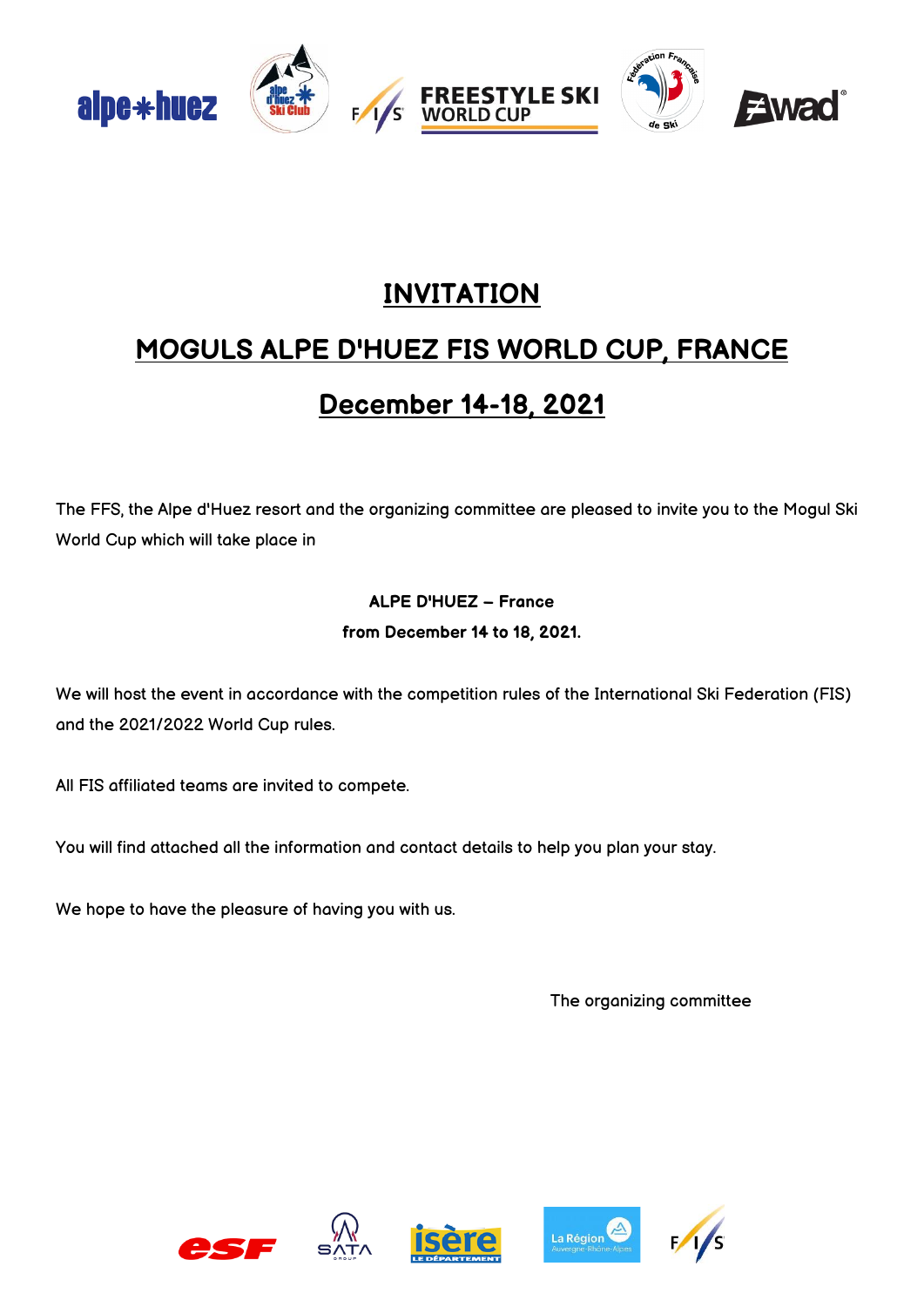

#### **Entries**

Entries will be accepted in accordance with quotas and FIS rules. The online registration system is accessible on the FIS home page in the Members section:

#### [http://www.fis-ski.com](http://www.fis-ski.com/)

All quotas and entries comply with the regulations of the FIS Freestyle Skiing World Cup 2021/2022. Only competitors registered by National Sports Associations are eligible and the number of participants is limited according to the current World Cup quotas.

### **Provisional registrations: Thursday, November 4, 2021**

Each National Sports Association must inform the organizers of the expected total number of team members (names, FIS codes and gender, team officials), arrival and departure dates and room requirements (competitors, coaches, accompanying persons and service staff).

This must be done using the "Online Competition Entry System" and respecting the deadlines set and announced by the OC (40 days before the first day of competition).

### **Confirmation of final registrations: Saturday, December 4, 2021**

At the latest 10 days before the day of the competition, the ANS must inform the OC of its final registrations (Names, FIS Code and Gender) with their arrival and departure dates. The ANS must also inform the OC of the arrival and departure dates of the team officials.

Note: For any modification after the final deadline, the Organizing Committee may invoice the costs incurred by the cancellation of the accommodation to the National Ski Association concerned. Teams or individuals who register after the deadline will not be eligible for FIS rates.







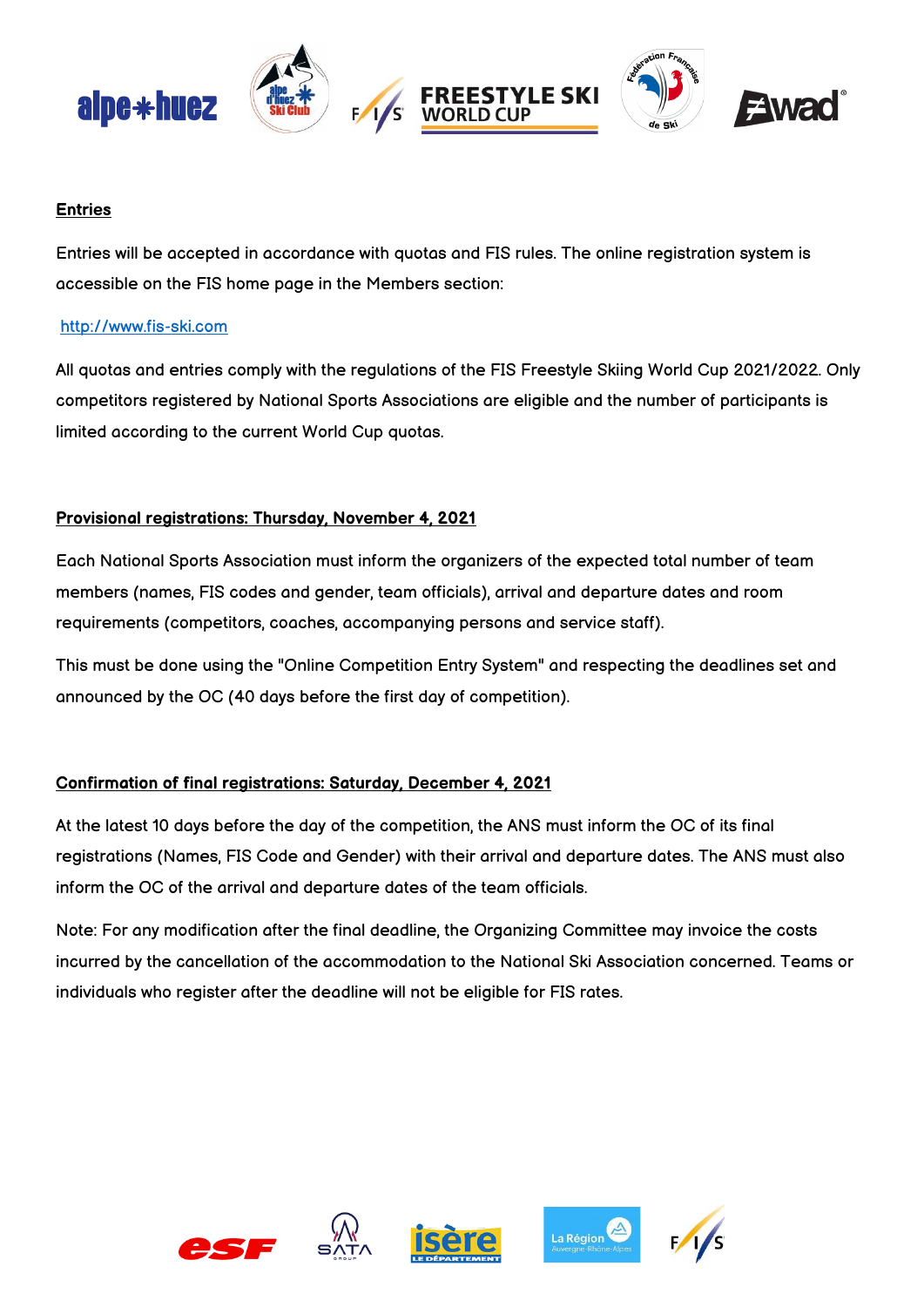

#### **Accommodation and meals**

Accommodation (half board) and on-site transport will be billed at a maximum of CHF 50 per day and per person (FIS rate) to all competitors and civil servant teams.

The organizer has the option of providing accommodation at a rate of CHF 20 where the teams will have to organize their own meals. This is only possible if furnished apartments (i.e. including kitchen facilities, bed linen, towels, etc.) are provided. The apartments must meet 3-star standards, a bathroom for max 4 people, daily housekeeping service to Hotel standards, WIFI for all apartments, national mobile phone connection compulsory.

More information at [resa@alpedhuez.com](mailto:resa@alpedhuez.com)

The exchange rate for transactions related to the 2021 FIS Mogul World Cup in Alpe d'Huez will be set on the basis of the exchange rate of December 13, 2021 [change rate](https://www.exchange-rates.org/converter/CHF/EUR/1)

Each team will pay all of its accommodation costs upon arrival (credit cards only). Each team will be held responsible for any damage suffered during their stay. Additional expenses such as telephone, pay TV or bar bills must be paid by teams or athletes. Wearing a mask is compulsory.

Please enter the team accommodation conditions in the online competition entry system, including a provisional list regarding room sharing by November 4, 2021.

#### **COVID-19 preventive measures and health pass**

The FIS Mogul World Cup from December 14-18, 2021 will take place with enhanced security measures. The OC will follow all the directives of the FIS and the French government. We call on everyone to act responsibly and to respect the minimum distance of 2 meters.

The OC reserves the right to make any necessary changes which will be announced immediately.

#### **Ski waxing rooms**

The waxing and ski storage facilities will be located approximately 500 meters from the race track (100 meters from the ski lift). Teams will be informed of the location of the waxing rooms upon arrival.







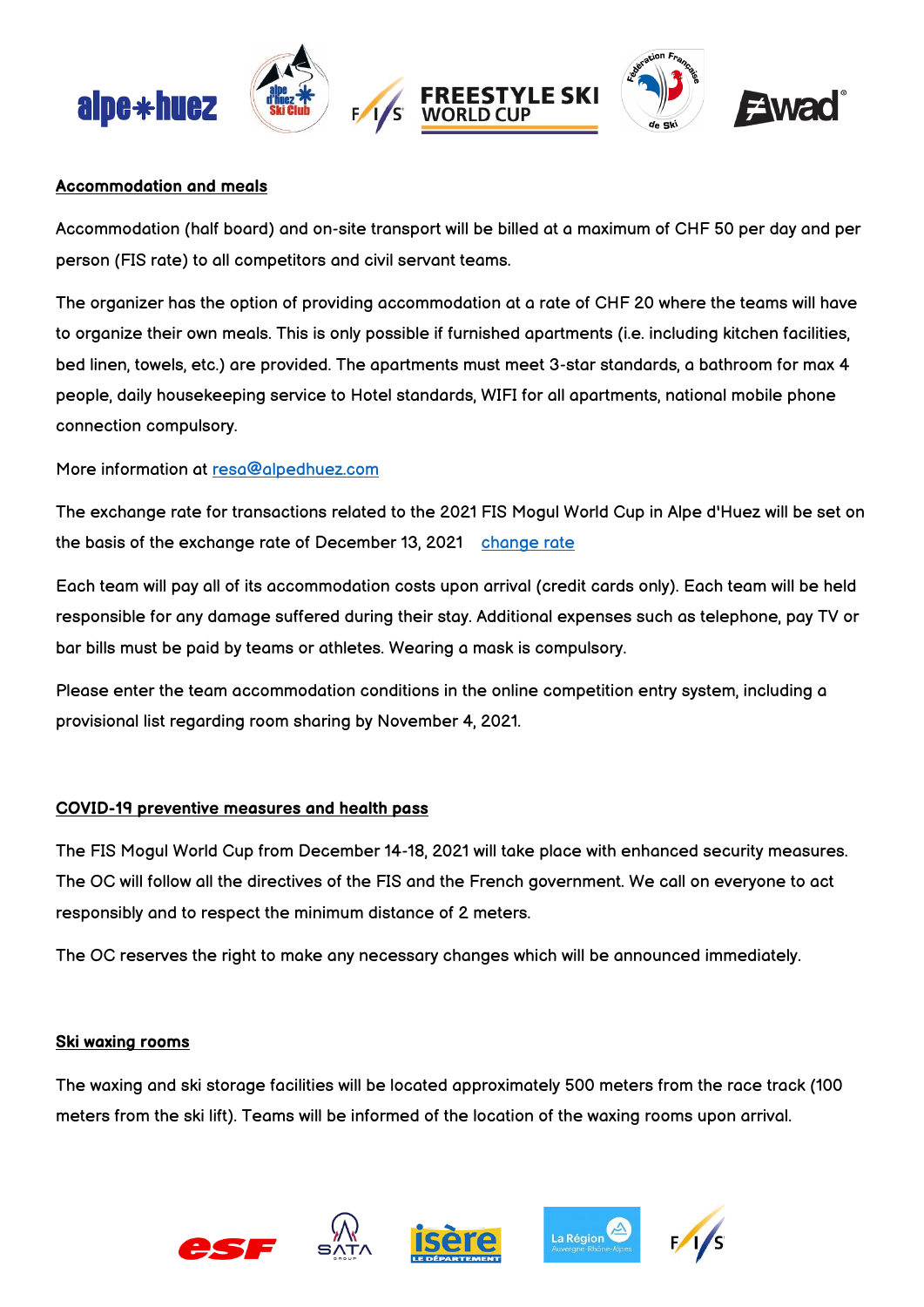

#### **Come to Alpe d'Huez**

The Alpe d'Huez resort is located at 1860m in the Massif des Grandes Rousses in the Rhône Alpe region in the Isère department (38). Its highest point is Pic Blanc at 3330m.

#### **[LOCALISATION ALPE D'HUEZ](https://www.google.fr/maps/place/Alpe+d)**

The nearest airport is Grenoble Airport Grenoble, you can also land at Lyon Aéroport de Lyon or Genève Aéroport de Genève. By car, Alpe d'Huez is 2 hours from Grenoble, 2.5 hours from Lyon and 3 hours from Geneva.

#### **Transfer from the airport:**

The teams are responsible for their own transport.

#### **Race office / Registration**

The race office will be at the reception of the [Palais des Sports et Congres](https://goo.gl/maps/LpfgZffckU2R6bz98) in Alpe d'Huez and will open at 2:00 p.m. on Monday 13 December. The race office staff will wear a protective mask and hydroalcoholic gel will be made available.

Attention Team Captains: Please confirm athlete registrations at the race office on Tuesday December 14th prior to the first team captains meeting.

Contact: [alpedhuezskiclub@gmail.com](mailto:alpedhuezskiclub@gmail.com)

#### **Team captains meeting**

This year, all team captain meetings will be held online.

#### **Accreditation**

Accreditation is received at the race office in the hall of the Palais des Sports et des Congrès in Alpe d'Huez. The race office will open its doors on Monday, December 13, 2021. We would like only one member of the teams to collect the accreditation in order to minimize the number of people.

This year, as an organizer, we will limit the number of accredited people. Please only accredit people who actually work during the World Cup.







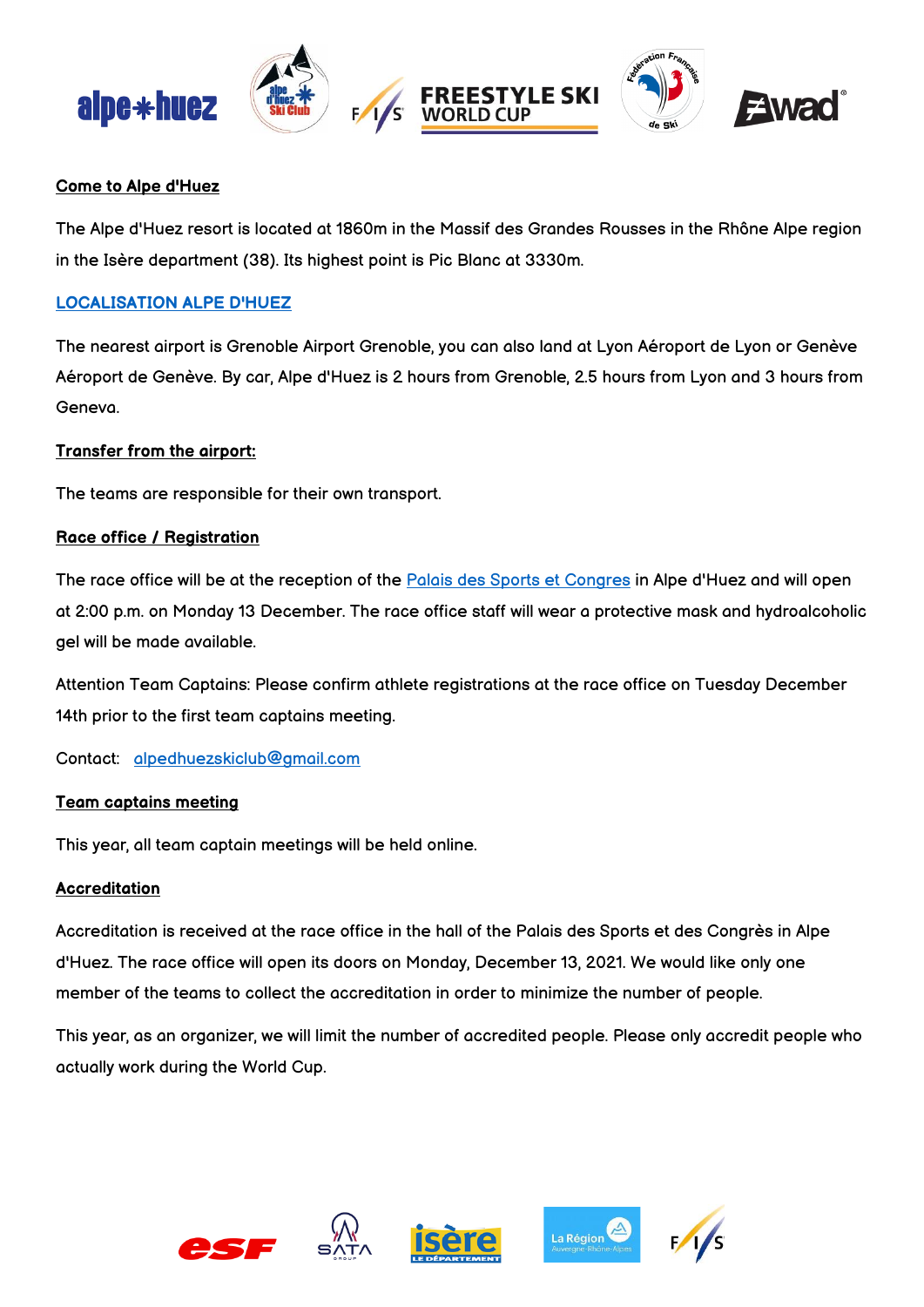

#### **Rules**

The organizing committee will follow all the qualifications described in the current rules and formulas of the 2021/2022 FIS SBFSFK World Cup rules and any clarification and / or modification of these rules.

#### **Bibs**

Competitors must wear bibs during training, competition and award ceremonies.

#### **Prize Money and Prize Money taxes**

Note: The cash prize will be transferred to the athletes' account. A withholding tax will be withheld in accordance with French income tax law.

All prize money will be issued following the new FIS prize money process. NSAs must manage all information required for prize money using the FIS Athlete Registration module in the FIS member section. All bank information MUST be uploaded to the FIS database prior to Finals. Athletes without the correct bank information uploaded to the FIS system will experience a delay in prize money bank transfer. The winners will receive prize money via bank transfer only (no checks).

Men & Women's FIS World Cup Moguls and Dual Moguls event. 25,000 CHF will be awarded per gender, for each event. Prize money will be awarded to the top 10 men and top 10 women.

| 1st Place  | 45%    |
|------------|--------|
| 2nd Place  | 23.50% |
| 3rd Place  | 12.50% |
| 4th Place  | 6%     |
| 5th Place  | 3%     |
| 6th Place  | 2.50%  |
| 7th Place  | 2.25%  |
| 8th Place  | 2%     |
| 9th Place  | 1.75%  |
| 10th Place | 1.50%  |